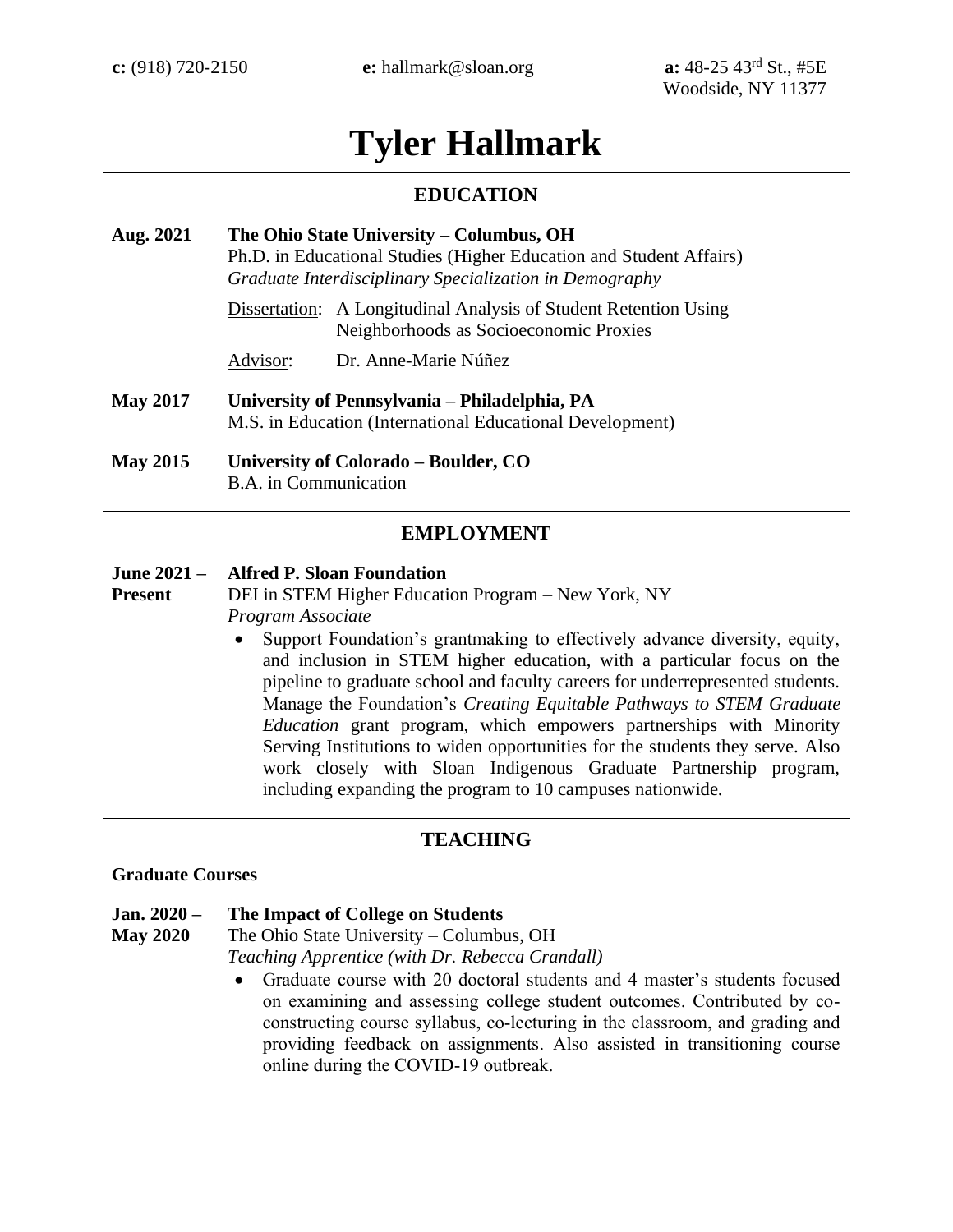#### **Jan. 2020 – Advanced Qualitative Inquiry toward Educational Equity & Social Justice**

**May 2020** The Ohio State University – Columbus, OH

- *Teaching Apprentice (with Dr. Penny Pasque)*
- Graduate course with 21 doctoral students and 1 non-degree-seeking student focused on advanced qualitative research methodologies and their philosophical underpinnings. Contributed by providing feedback on assignments and advising students on their research projects. Also assisted in transitioning course online during the COVID-19 outbreak.

#### **Aug. 2017 – Community Colleges and Broad Access Institutions in Higher Education**

**Dec. 2017** The Ohio State University – Columbus, OH

*Teaching Apprentice (with Dr. Anne-Marie Núñez)*

• Graduate course with 6 doctoral students, 1 master's student, and 2 nondegree-seeking students focused on community colleges, broad-access institutions, and minority-serving institutions and their roles in higher education broadly. Contributed by co-constructing course syllabus, colecturing in the classroom, and grading and providing feedback on assignments.

#### **Jan. 2017 – College and University Teaching Seminar**

**May 2017** University of Pennsylvania – Philadelphia, PA *Teaching Apprentice (with Dr. Marybeth Gasman)*

> • Postdoctoral course with 16 Penn-PORT postdoctoral fellows focused on equity-minded teaching practices. Contributed by providing feedback on assignments and developing in-class learning activities.

### **Invited Course Facilitations**

# **Dec. 2021 Budgeting and Finance in Higher Education**

Loyola University Chicago – Chicago, IL *Guest Lecturer*

• One-time lecture for a graduate-level course taught by Dr. Ah Ra Cho, discussing diversity, equity, and inclusion in institutional budget decisions and philanthropy's influence on institutions.

# **Oct. 2021 Community Colleges and Broad Access Institutions in Higher Education** The Ohio State University – Columbus, OH *Guest Lecturer*

• One-time lecture for a graduate-level course taught by Dr. Anne-Marie Núñez, discussing my prior work with the Center for Minority Serving Institutions and facilitating a conversation around minority serving institutions in philanthropy.

# **Oct. 2020 Community Colleges and Broad Access Institutions in Higher Education** The Ohio State University – Columbus, OH *Guest Lecturer*

• One-time lecture for a graduate-level course taught by Dr. Anne-Marie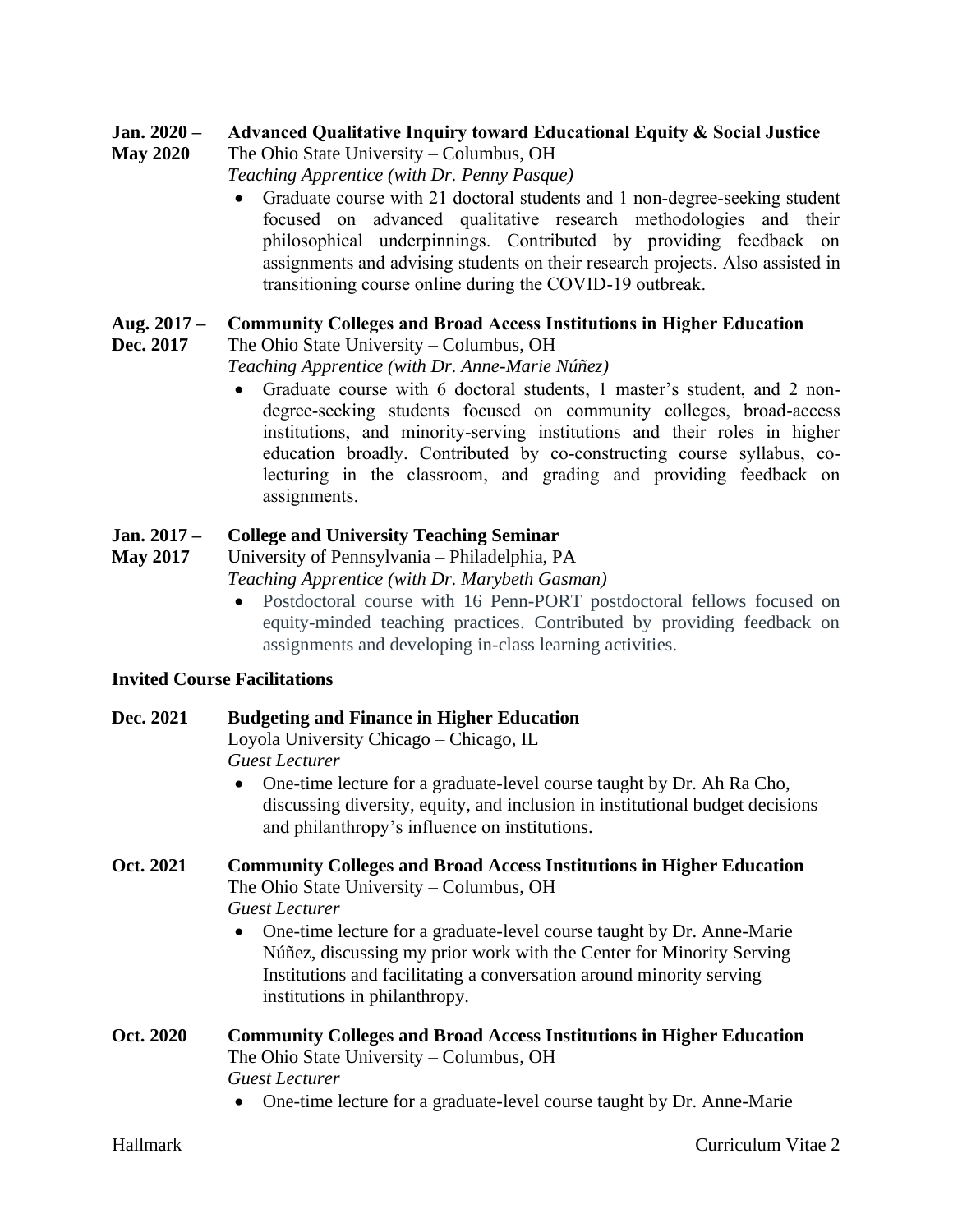Núñez, discussing my prior work with the Center for Minority Serving Institutions and facilitating a conversation around minority serving institutions in the global context.

# **Mar. 2019 Day in the Life of a Buckeye**

The Ohio State University – Columbus, OH *Guest Lecturer*

• One-time course for high school seniors to experience what a college course is like and to learn about higher education and minority serving institutions.

# **SCHOLARSHIP**

# **Journal Articles**

- 1. **Hallmark, T.**, & Ardoin, S. (2021). Public narratives and postsecondary pursuits: An examination of gender, rurality, and college choice. *Journal of Women and Gender in Higher Education, 14*(2), 121-142.<https://doi.org/10.1080/26379112.2021.1950741>
- 2. Núñez, A.-M., Posselt, J., **Hallmark, T.**, Rivera, J., & Southern, D. (2021). The organization of learning in geoscience fieldwork and implications for inclusion. *Journal of Women and Minorities in Science and Engineering, 27*(3), 33-60. <https://doi.org/10.1615/JWomenMinorScienEng.2021031264>
- 3. Núñez, A.-M., Rivera, J., & **Hallmark, T.** (2020). Applying the lens of intersectionality to expand equity in the geosciences. *Journal of Geoscience Education, 68*(2), 97-114. <https://doi.org/10.1080/10899995.2019.1675131>
- 4. **Hallmark, T.**, & Gasman, M. (2018). MSIs across the globe: Laying the foundation for future research. *Higher Education, 75*(2), 287-298. [https://doi.org/10.1007/s10734-017-](https://doi.org/10.1007/s10734-017-0139-8) [0139-8](https://doi.org/10.1007/s10734-017-0139-8)

# **Journal Articles in Progress**

- 5. **Hallmark, T.** (In Progress). Organizations as racialized and class-stratified: The case of higher education institutions.
- 6. **Hallmark, T.**, & Maxwell, M. (In Progress). Affirmative action or civil rights? A textual analysis of ballot measures and related discourse.
- 7. **Hallmark, T.**, & Winkler, C. (In Progress). Kind of first generation? A dyadic analysis of sibling effects on postsecondary enrollment and attainment.

### **Book Chapters**

- 8. Gasman, M., **Hallmark, T.**, & Lo, P. (Forthcoming). HBCUs, Tribal colleges, for-profit institutions, and community colleges: Legal implications for important sectors of U.S. higher education. In P. Lake (Ed.), *Oxford Handbook of U.S. Higher Education Law*. Oxford University Press.
- 9. **Hallmark, T.** (2019). MSIs around the world. In A. Castro Samayoa, & M. Gasman (Eds.), *A Primer on Minority Serving Institutions.* Routledge Press. <https://doi.org/10.4324/9780429428388>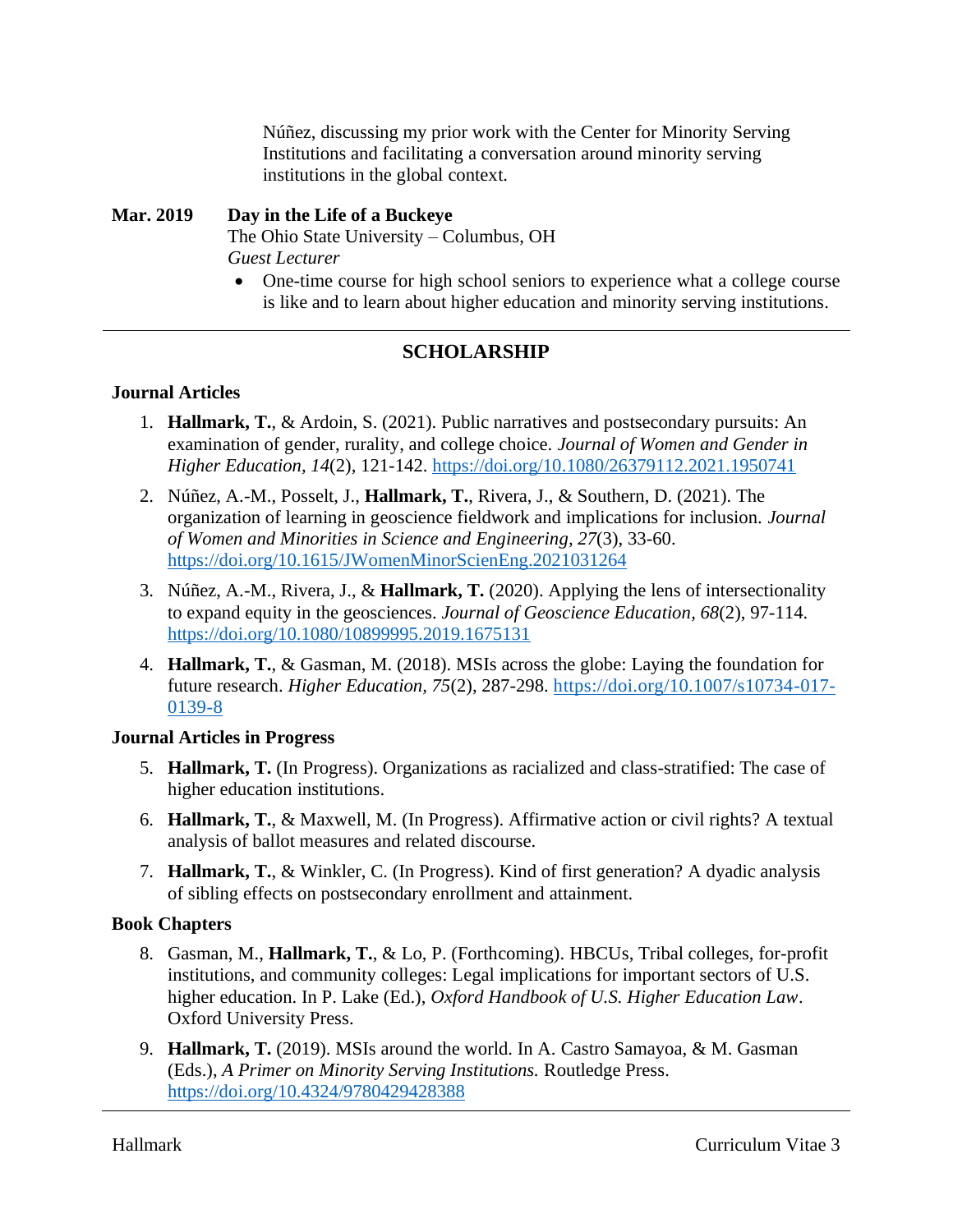10. **Hallmark, T.**, & Feraud, P. T. (2017). Strategies to increase participation in study abroad at HBCUs and HSIs*.* In M. Gasman, A. Castro Samayoa, C. Boland, & P. Esmieu (Eds.), *Educational Challenges at Minority Serving Institutions*. Routledge Press. <https://doi.org/10.4324/9780203701980>

# **Book Reviews**

- 11. **Hallmark, T.**, & Renbarger, R. (2021). [Review of the book *The Privileged Poor: How Elite Colleges are Failing Disadvantaged Students*, authored by A. A. Jack]. *Educational Studies, 57*(1), 96-100.<https://doi.org/10.1080/00131946.2020.1863803>
- 12. Núñez, A.-M., & **Hallmark, T.** (2019). [Review of the book *Mentoring at Minority Serving Institutions*, edited by J. McClinton, D. S. B. Mitchell, T. Carr, M. A. Melton, & G. B. Hughes]. *Teacher's College Record*. <https://www.tcrecord.org/Content.asp?ContentId=22995>

# **Research Reports, Policy Briefs, and White Papers**

- 13. **Hallmark, T.**, & Knight, G. (2021). *Enrollment and degree completion at rural, broadly accessible institutions in Appalachia and elsewhere*. Alliance for Research on Regional Colleges. [https://www.regionalcolleges.org/project/enrollment-and-degree-completion-at](https://www.regionalcolleges.org/project/enrollment-and-degree-completion-at-rural-broadly-accessible-institutions)[rural-broadly-accessible-institutions](https://www.regionalcolleges.org/project/enrollment-and-degree-completion-at-rural-broadly-accessible-institutions)
- 14. Martinez, A., & **Hallmark, T.** (2018). *Spotlight on MSIs: Turning student activism into votes*. Center for Minority Serving Institutions, University of Pennsylvania. [https://cmsi.gse.rutgers.edu/sites/default/files/MSIvote\\_2018.pdf](https://cmsi.gse.rutgers.edu/sites/default/files/MSIvote_2018.pdf)
- 15. **Hallmark, T.**, & Martinez, A. (2017). *MSI VOTE: Ensuring democracy and promoting voting through the power of minority serving institutions*. Center for Minority Serving Institutions, University of Pennsylvania. <https://cmsi.gse.rutgers.edu/sites/default/files/MSIvote.pdf>
- 16. **Hallmark, T.**, & Reed, T. (2016). *Lessons from Ontario: An analysis of Indigenous postsecondary education*. Contact North | Contact Nord. [https://teachonline.ca/sites/default/files/pdf/external-presentations/2016](https://teachonline.ca/sites/default/files/pdf/external-presentations/2016-lessons_from_ontario.pdf) [lessons\\_from\\_ontario.pdf](https://teachonline.ca/sites/default/files/pdf/external-presentations/2016-lessons_from_ontario.pdf)

### **Editorial Publications**

- 17. **Hallmark, T.** (2020, December). The rich get richer in the midst of a pandemic. *Diverse: Issues in Higher Education*.<https://diverseeducation.com/article/199534/>
- 18. **Hallmark, T.** (2020, September). Voter suppression during COVID-19. *Diverse: Issues in Higher Education*.<https://diverseeducation.com/article/190626/>
- 19. **Hallmark, T.** (2020, August). On who matters and who doesn't in higher education. *Diverse: Issues in Higher Education*.<https://diverseeducation.com/article/188400/>
- 20. **Hallmark, T.** (2020, April). College teaching during the COVID-19 outbreak. *Diverse: Issues in Higher Education*.<https://diverseeducation.com/article/175519/>
- 21. **Hallmark, T.** (2020, March). Engaging students in voting doesn't necessitate reinventing the wheel. *Forbes BrandVoice*.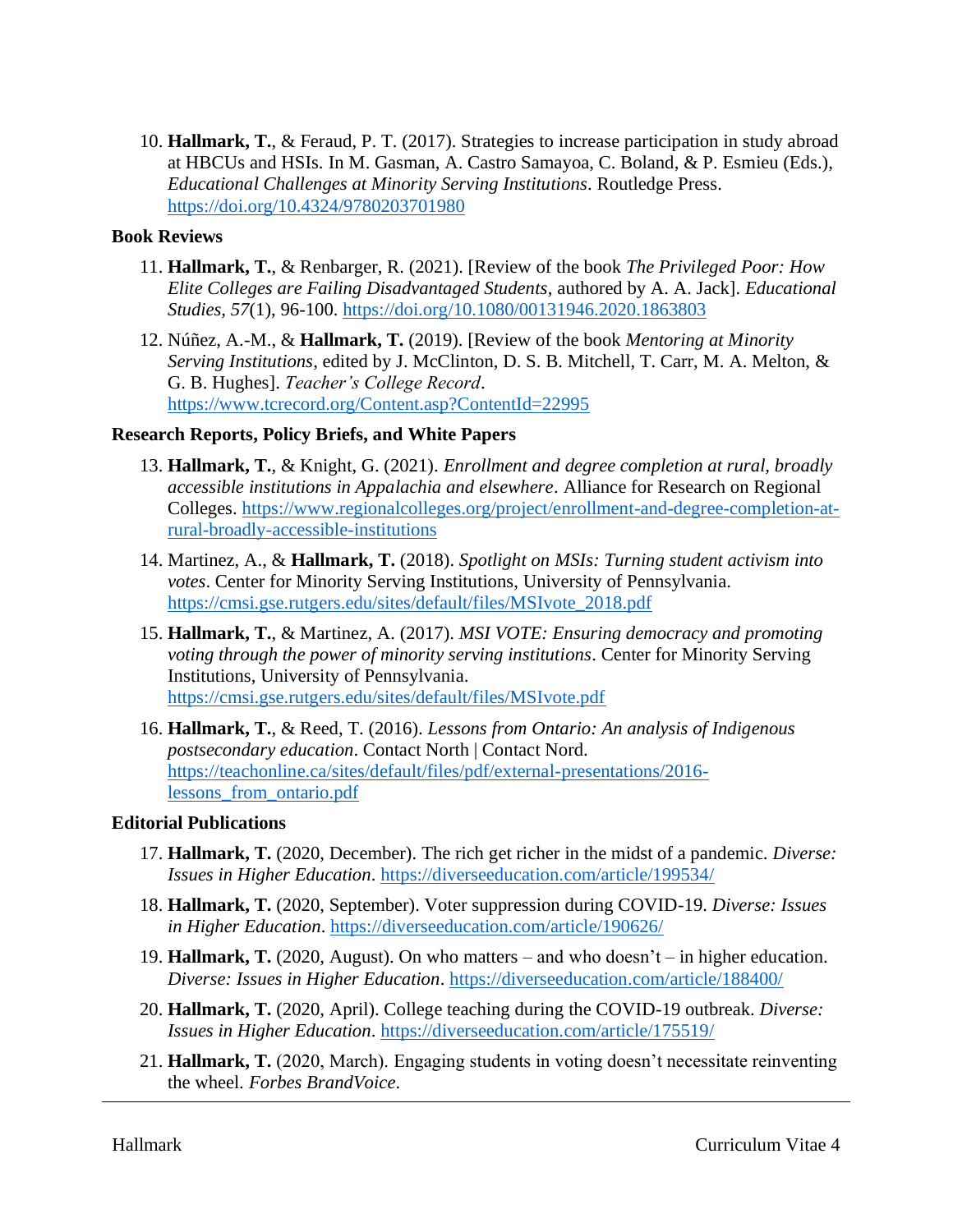[https://www.forbes.com/sites/civicnation/2020/03/24/engaging-students-in-voting](https://www.forbes.com/sites/civicnation/2020/03/24/engaging-students-in-voting-doesnt-necessitate-reinventing-the-wheel/#19e020338424)[doesnt-necessitate-reinventing-the-wheel/#19e020338424](https://www.forbes.com/sites/civicnation/2020/03/24/engaging-students-in-voting-doesnt-necessitate-reinventing-the-wheel/#19e020338424)

- 22. **Hallmark, T.** (2020, March). Authorship: The elephant in the room. *Diverse: Issues in Higher Education.* <https://diverseeducation.com/article/168751/>
- 23. **Hallmark, T.** (2020, January). The positives of pursuing a doctoral degree. *ASHE Grads Blog*. [https://ashegrads.wordpress.com/2020/01/03/the-positives-of-pursuing-the](https://ashegrads.wordpress.com/2020/01/03/the-positives-of-pursuing-the-doctoral-degree/)[doctoral-degree/](https://ashegrads.wordpress.com/2020/01/03/the-positives-of-pursuing-the-doctoral-degree/)
- 24. **Hallmark, T**. (2019, October). Are higher education programs failing to practice what they teach? *ASHE Grads Blog*. [https://ashegrads.wordpress.com/2019/10/15/are-higher](https://ashegrads.wordpress.com/2019/10/15/are-higher-education-programs-failing-to-practice-what-they-teach/)[education-programs-failing-to-practice-what-they-teach/](https://ashegrads.wordpress.com/2019/10/15/are-higher-education-programs-failing-to-practice-what-they-teach/)
- 25. **Hallmark, T**. (2019, September). On being told to manage money that I don't have. *Diverse: Issues in Higher Education*.<https://diverseeducation.com/article/156100/>
- 26. **Hallmark, T.** (2019, March). Success comes at a price. *Diverse: Issues in Higher Education*.<https://diverseeducation.com/article/140430/>
- 27. **Hallmark, T.** (2018, May). Why are only the white marches the right marches? *Diverse: Issues in Higher Education*.<http://diverseeducation.com/article/116714/>
- 28. **Hallmark, T.** (2018, February). When 'failure is okay' is not okay. *The Chronicle of Higher Education*.<https://www.chronicle.com/article/When-Failure-Is-OK-Is/242489/>
- 29. Gasman, M., **Hallmark, T.**, & Martinez, A. (2017, September). Minority serving institutions: A key to greater voter turnout for people of color. *Forbes BrandVoice*. [https://www.forbes.com/sites/civicnation/2017/09/14/minority-serving-institutions-a-key](https://www.forbes.com/sites/civicnation/2017/09/14/minority-serving-institutions-a-key-to-greater-voter-turnout-for-people-of-color/#3af3c2a93496)[to-greater-voter-turnout-for-people-of-color/#3af3c2a93496](https://www.forbes.com/sites/civicnation/2017/09/14/minority-serving-institutions-a-key-to-greater-voter-turnout-for-people-of-color/#3af3c2a93496)
- 30. **Hallmark, T.**, & Gasman, M. (2017, March). Why don't students vote? Because we don't want them to. *The Huffington Post*. [http://www.huffingtonpost.com/entry/why](http://www.huffingtonpost.com/entry/why-dont-students-vote-because-we-dont-want-them_us_58cea593e4b07112b6472ed9)[dont-students-vote-because-we-dont-want-them\\_us\\_58cea593e4b07112b6472ed9](http://www.huffingtonpost.com/entry/why-dont-students-vote-because-we-dont-want-them_us_58cea593e4b07112b6472ed9)

# **PRESENTATIONS**

# **National Professional Conference Presentations**

- 1. **Hallmark, T.**, Sowl, S., Beverly, S., Castillo-Montoya, M., Johnson, R., Johnson, S., Njoku, N., & Torre, M. (2021). Beyond the manuscript: Strategies for building researchto-practice communities for social change. Presidential session presented at the annual meeting of the American Educational Research Association. Orlando, FL. *Conference moved to virtual convening due to COVID-19 outbreak.*
- 2. Beverly, S., Sowl, S., **Hallmark, T.**, Cabrales, J., Cho, A. R., DeMonbron, M., Nellum, C., & Ransom, T. (2021). Finding your fit: A panel discussion on alternative academic career pathways in higher education. Fireside chat presented at the annual meeting of the American Educational Research Association. Orlando, FL. *Conference moved to virtual convening due to COVID-19 outbreak.*
- 3. Núñez, A-M., **Hallmark, T.**, & Rivera, J. (2020). Identity development in science: The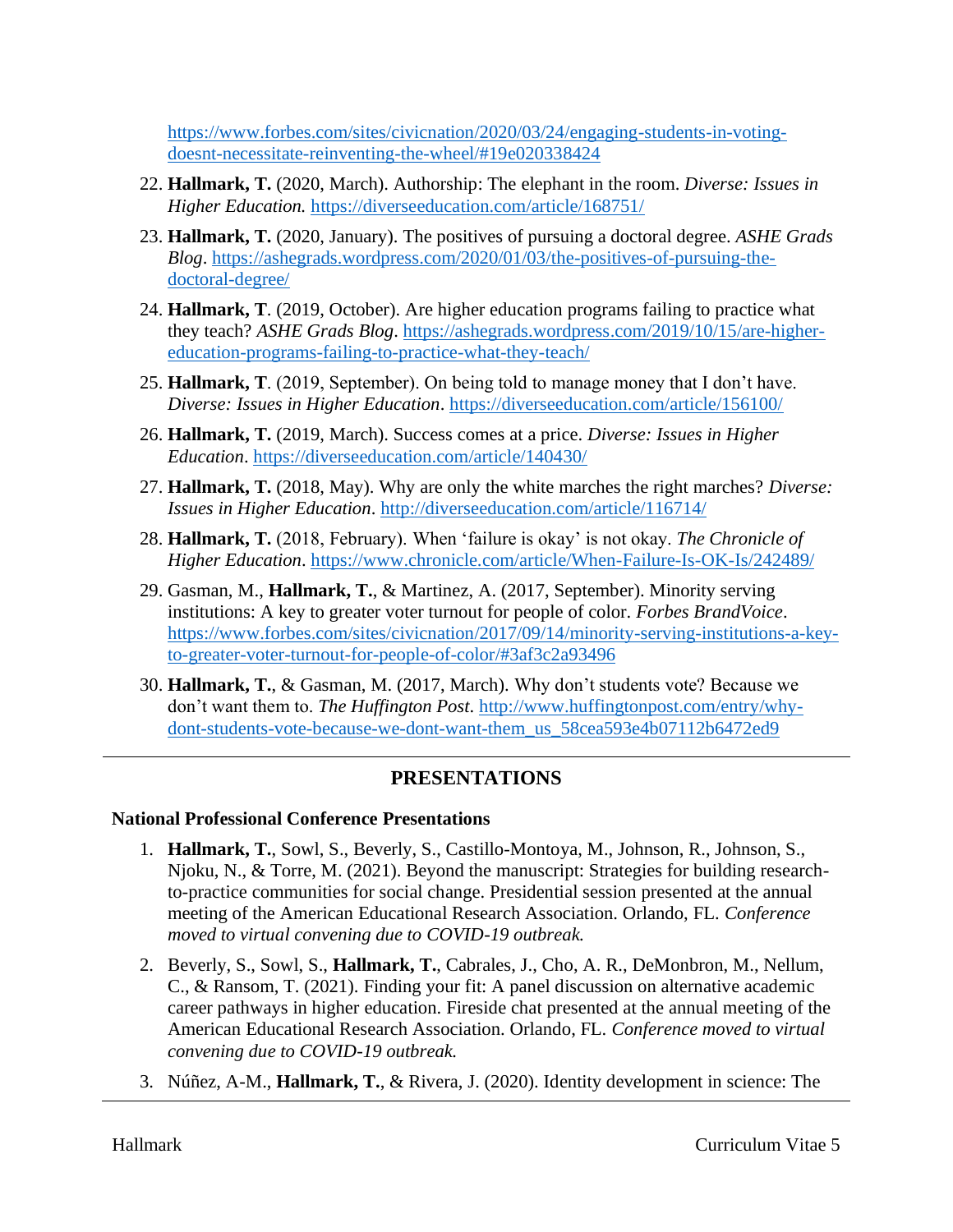case of learning in geosciences fieldwork. Paper session presented at the annual meeting of the American Educational Research Association. San Francisco, CA. *Conference cancelled due to COVID-19 outbreak*.

- 4. **Hallmark, T.**, Ardoin, S., Means, D. R., Sansone, V. A., Shotton, H. J., & Youngbull, N. R. (2019). Rurality across race and ethnicity. Interactive symposium presented at the annual meeting of the Association for the Study of Higher Education. Portland, OR.
- 5. **Hallmark, T.**, & Ardoin. S. (2019). The role of gender socialization practices on rural students' knowledge of and feelings toward the college-going process. Scholarly paper presented at the annual meeting of the Association for the Study of Higher Education. Portland, OR.
- 6. Núñez, A-M., Posselt, J., **Hallmark, T.**, Rivera, J., & Southern, D. (2019). Geological fieldwork: A developmental rite of passage with implications for diversity. Paper session presented at the annual meeting of the American Educational Research Association. Toronto, ON.
- 7. Núñez, A-M., Posselt, J., **Hallmark, T.**, Rivera, J., & Southern, D. (2018). Disequilibrium and diversity: Learning in geosciences fieldwork. Panel session presented at the annual meeting of the American Geophysical Union. Washington, DC.
- 8. **Hallmark, T.**, & Martinez, A. (2018). Engaging students and communities in democracy: The potential role of MSIs in U.S. elections. Scholarly paper presented at the annual meeting of the Association for the Study of Higher Education. Tampa, FL.
- 9. **Hallmark, T.**, & Gasman, M. (2017). MSIs across the globe: Laying the foundation for future research. Paper session presented at the annual meeting of the Comparative and International Education Society. Atlanta, GA.

# **Local and Regional Conference Presentations**

- 10. Gregor, P., **Hallmark, T.**, Turner, G., Ahmed, I., & Katz, L. (2021). Documenting the intersectionality of first-generation students with disabilities in higher education: Findings from a GSIRI-funded project. Paper session presented at the annual College of Education and Human Ecology Research Forum. Virtual event.
- 11. Gregor, P., **Hallmark, T.**, Turner, G., Ahmed, I., & Katz, L. (2020). Documenting the intersectionality of students with disabilities from low-socioeconomic status backgrounds in higher education: An initial outlook. Poster presented at the annual College of Education and Human Ecology Research Forum. Columbus, OH.
- 12. **Hallmark, T.** (2019). Affirmative action or civil rights? A textual analysis of ballot measures and related discourse. Oral presentation at the annual Edward F. Hayes Graduate Research Forum. Columbus, OH.

# **Invited Keynotes, Panels, and Presentations**

- 13. Burnett, T., Crain, A., **Hallmark, T.**, & Sansone, V. (2021). A case for rural America: Investing in education and policy. Invited panelist for the National Science Policy Network's *Diversi(tea)* seminar series. Virtual event.
- 14. **Hallmark, T.** (2021). When equity is not enough: Understanding antiracism in teaching.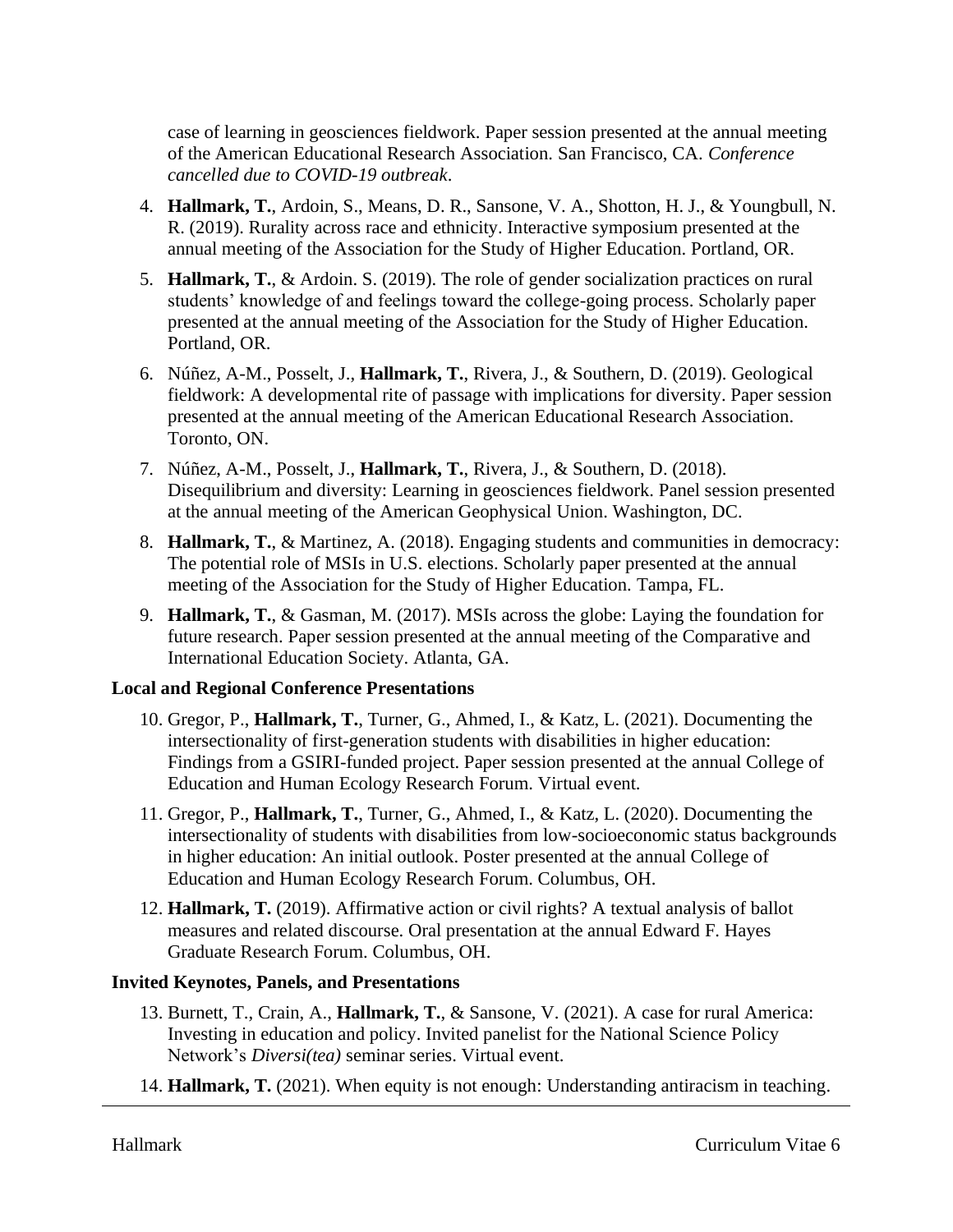Invited speaker at Boston University's *Emerging Scholars Symposium*. Virtual event.

- 15. Glasser, A., Chettri, S., **Hallmark, T.**, Serpico, J., & Schell, B. (2020). Engaging with the public. Invited panelist for a Scholars Strategy Network event. Virtual event.
- 16. **Hallmark, T.** (2020). Social class and intersectionality. Invited speaker for a University of Kentucky seminar, entitled *Beyond Access To: Supporting Students Within Higher Education*. Virtual event.
- 17. Verdis, R., Damian, C., **Hallmark, T.**, Martinez, M., & Turner-Pitts, T. (2018). Increasing democratic engagement at MSIs and community colleges. Invited panelist for the annual meeting of the Students Vote Students Learn Coalition. Washington, DC.

### **Podcast Appearances**

- 18. Roberts, E., & **Hallmark, T.** (2022, February). How this PhD navigated grad school finances. Invited guest on the *Personal Finance for PhDs* podcast. Virtual event.
- 19. Gloger, E., **Hallmark, T.**, & Roberts, E. (2021, March). Grad school finances: Assistantships, negotiating, and challenging institutional financial barriers. Invited guest on the *Dear Grad Student* podcast. Virtual event. <https://www.deargradstudent.com/episodes/27>

### **Twitter Chats**

- 20. **Hallmark, T.**, Anguiano, V., Baker, D., Gasman, M., & Kelchen, R. (2021, February). Higher education under the Biden administration. Organizer for #DivJChat hosted by AERA's Division J Graduate Students. Virtual event.
- 21. **Hallmark, T.**, Bettencourt, G., Blake, D., Ortega, G., Park, E., & Whatley, M. (2020, November). The postdoc experience. Organizer for #DivJChat hosted by AERA's Division J Graduate Students. Virtual event.
- 22. Morrison, S., Hacker, N., **Hallmark, T.**, Brownlee, M., Nelson, D., Rodríguez, M., & Alcalá, E. (2020, October). Addressing accessibility in remote learning. Invited discussant for #SDPIChat hosted by the Samuel DeWitt Proctor Institute at Rutgers University. Virtual event.
- 23. Jones, B., **Hallmark, T.**, Martinez, A., Long, S., & Unger, C. (2020, January). Ensuring democracy through the power of minority serving institutions. Invited discussant for #MSIChat co-hosted by the Rutgers Center for Minority Serving Institutions and the Students Learn Students Vote Coalition. Virtual event.
- 24. Martinez, A., Gasman, M., Dixon, S., **Hallmark, T.**, Roary S., & Unger, C. (2017, October). Ensuring democracy and promoting voting through the power of minority serving institutions. Invited discussant for #MSIChat hosted by the Penn Center for Minority Serving Institutions. Virtual event.
- 25. Scicluna, L., Feraud, P. T., **Hallmark, T.**, & Millin, A. (2016, April). From MSIs to advanced degrees. Co-organizer for #MSIChat hosted by the Penn Center for Minority Serving Institutions. Virtual event.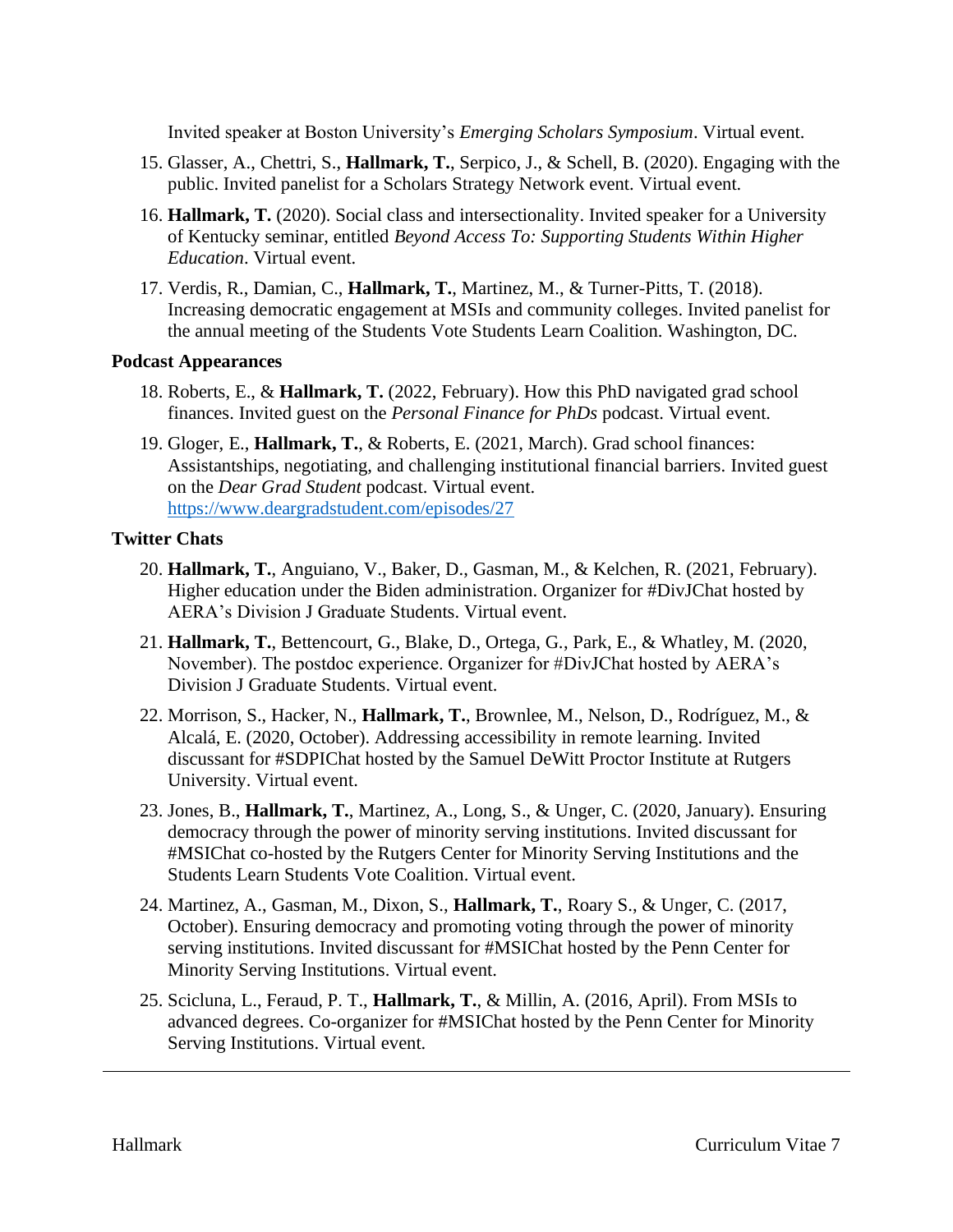# **AWARDS, FELLOWSHIPS, AND GRANTS**

### **Awards and Accolades**

| 2017                   | University of Pennsylvania CHAS Graduate Associate of the Year |  |  |
|------------------------|----------------------------------------------------------------|--|--|
| 2017                   | University of Pennsylvania ANA Graduate Leadership Award       |  |  |
|                        | <b>Fellowships and Scholarships</b>                            |  |  |
| 2017                   | Elsie Alberty Scholarship (\$1,000.00)                         |  |  |
| 2017                   | The Ohio State University Graduate Fellowship (\$26,256.00)    |  |  |
| 2015                   | University of Pennsylvania GSE Merit Scholarship (\$10,000.00) |  |  |
| 2011                   | Gates Millennium Scholarship                                   |  |  |
| <b>Research Grants</b> |                                                                |  |  |
| 2019                   | The Ohio State University GSIRI Research Grant (\$1,960.00)    |  |  |
|                        |                                                                |  |  |

# **EXTERNAL CONSULTING**

|             | 2021 – 2022 Campus Election Engagement Project                                                                |  |  |
|-------------|---------------------------------------------------------------------------------------------------------------|--|--|
|             | Invited Member, Civic Influencers Blue Ribbon Committee                                                       |  |  |
| <b>2021</b> | <b>Ascendium Education Group</b><br>Working Group Member, National Rural Postsecondary Research Agenda        |  |  |
| 2021        | <b>Scholars Strategy Network</b><br>Planning Consultant, Faculty Network for Student Voting Rights Initiative |  |  |

# **MEMBERSHIPS AND AFFILIATIONS**

### **National Organizations**

- **2020 – Pres.** Scholars Strategy Network
- **2018 – Pres.** American Educational Research Association (AERA)
- **2016 – Pres.** Association for the Study of Higher Education (ASHE)
- **2017 – 2018** NASPA Foundation
- **2016 – 2018** Comparative and International Education Society (CIES)
- **2015 – 2016** Ethnography in Education Research Forum

# **Research Centers**

**2016 – Pres.** Rutgers Center for Minority Serving Institutions (formerly at Penn)